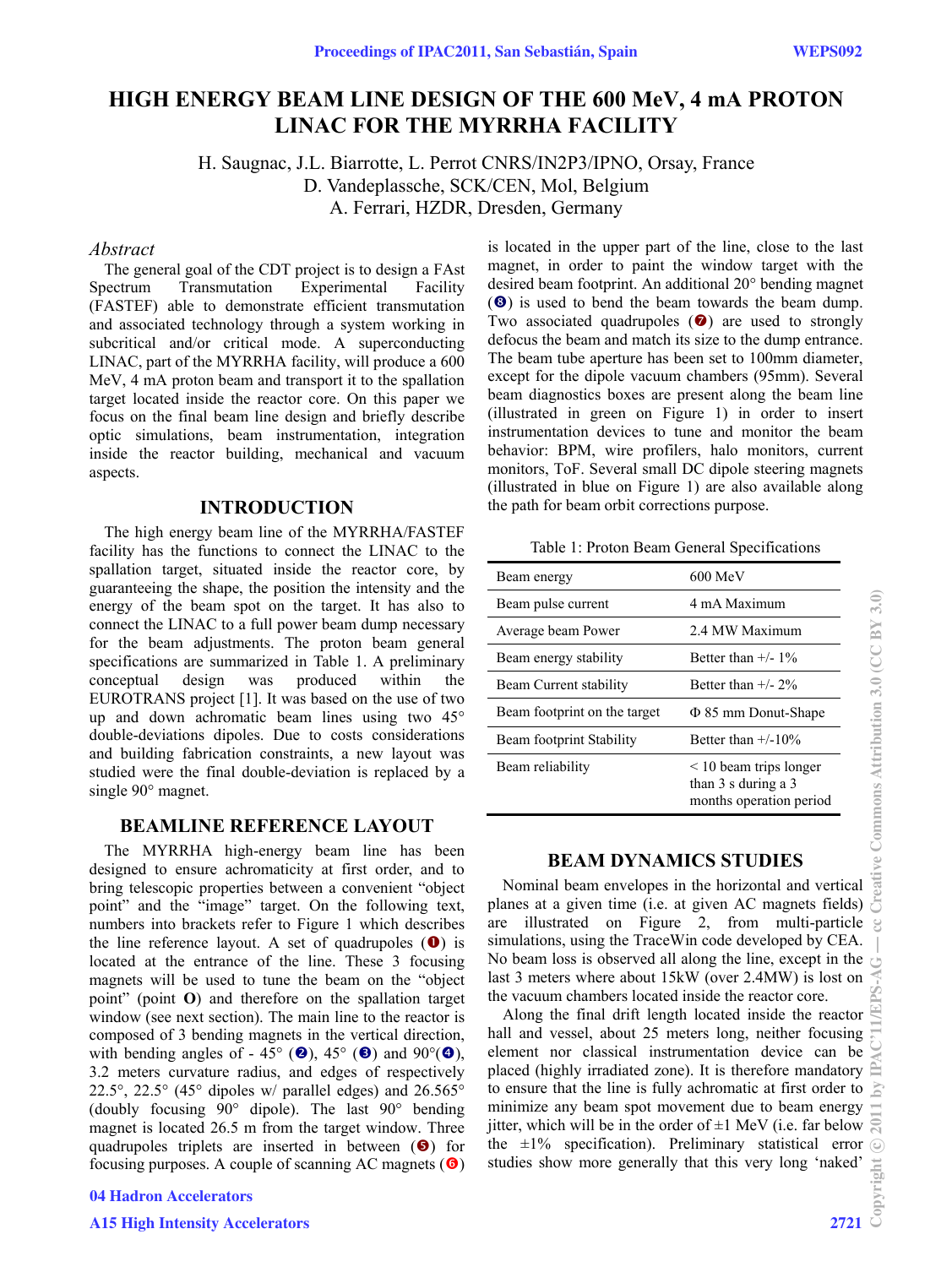final drift makes the line quite sensitive to any kind of errors, and will induce tight specifications for the magnets stability (quadrupole vibrations and dipole field stability) and the input beam jitters (both divergence & position).

The beam line tuning has to provide a beam spot radius on target of about 9 mm rms. To be able to provide this beam spot size by design (tuning process, robustness of the optics), a telescopic properties have been included in the line design. These properties ensure by construction that the size at the target is always nine times the beam size at point O (see Figure 1). With such a solution, once the commissioning achieved, the tuning of the beam spot on target is therefore simply achieved by tuning the first quadrupoles of the line to obtain a 9 times smaller beam size at point O, i.e.  $\pm 1$ mm RMS in the nominal case.

Natural defocusing is therefore used in the last straight line to get the desired beam spot size of 9 mm radius RMS, and from this, the required "donut-shape" footprint is then obtained by raster scanning, using a (possibly redundant) set of fast steering magnets operated at frequencies of several tens of Hz (frequency still to be defined), and acting in the two transverse directions, as shown on Figure 3. The obtained beam power density at the window surface is therefore uniform in the rotation direction, and keeps the natural beam profile, supposed to be Gaussian, in the radial direction. Such a solution used in different projects [2] is very simple and reliable. The on-line monitoring of the target will be performed using an optical near-target beam diagnostic inspired from the VIMOS apparatus [3] developed at PSI.



Figure 1: Beam Line Reference Design





04 Hadron Accelerators A15 High Intensity Accelerators